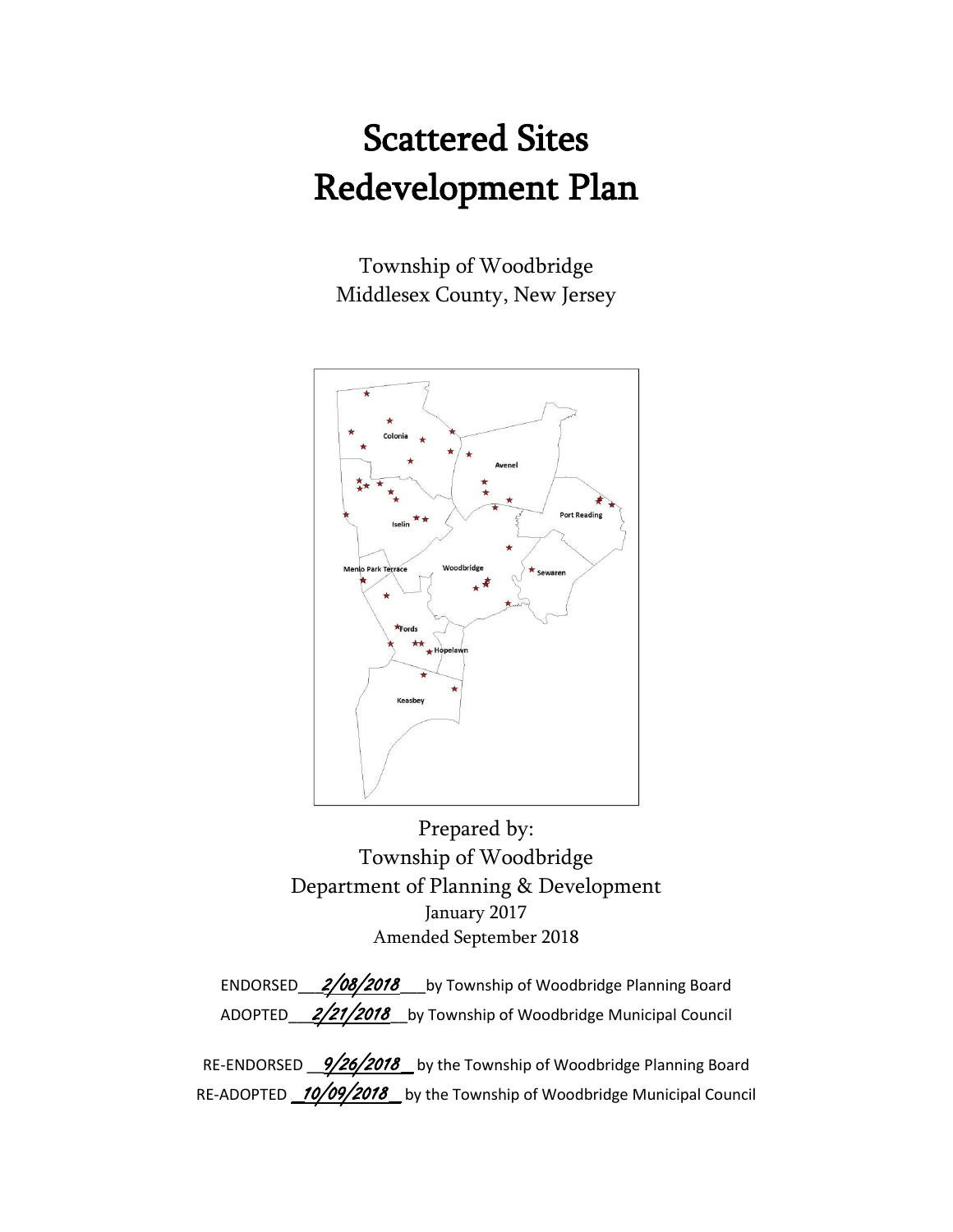## Scattered Sites Redevelopment Plan

Township of Woodbridge



Prepared by Woodbridge Township Department of Planning & Development

> Marta E. Lefsky, A.I.C.P., P.P. License No. 05177

\_\_\_\_\_\_\_\_\_\_\_\_\_\_\_\_\_\_\_\_\_\_\_\_\_\_\_\_\_\_\_

Eric Griffith, A.I.C.P., P.P. License No. 33LI00622200

\_\_\_\_\_\_\_\_\_\_\_\_\_\_\_\_\_\_\_\_\_\_\_\_\_\_\_\_\_\_

Chris Kesici, A.I.C.P., P.P. License No. 33LI00618600

\_\_\_\_\_\_\_\_\_\_\_\_\_\_\_\_\_\_\_\_\_\_\_\_\_\_\_\_\_\_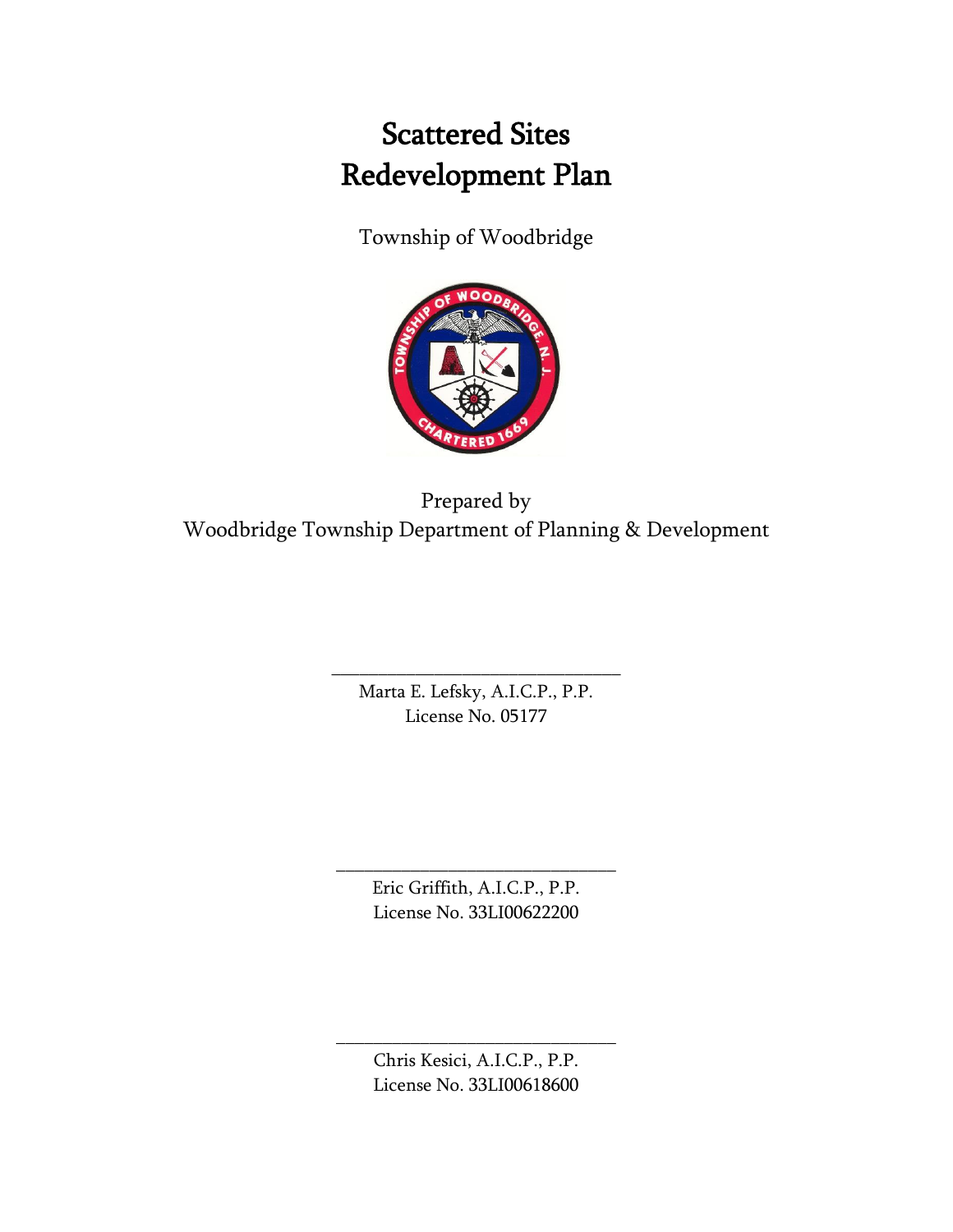### **Table of Contents**

| II. SCATTERED SITES REDEVELOPMENT AREA ZONING STANDARDS 5 |  |
|-----------------------------------------------------------|--|
|                                                           |  |
|                                                           |  |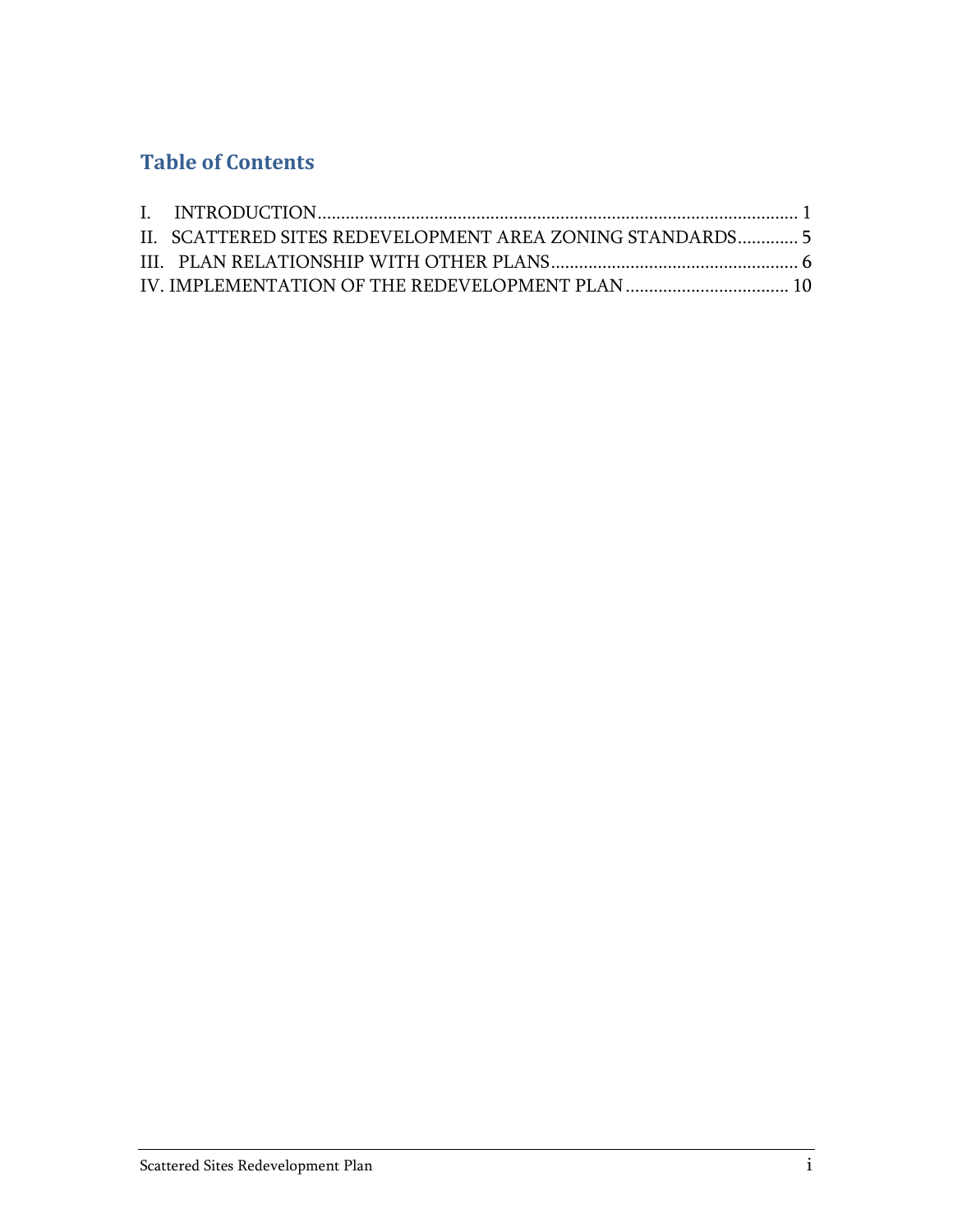#### <span id="page-3-0"></span>I. INTRODUCTION

The purpose of the Scattered Site Redevelopment Plan is to rehabilitate and redevelop vacant and dilapidated residential and commercial properties. These properties will be rehabilitated or redeveloped through private or public investment and return as assets to the community. As part of this plan, some of the residential units that will be rehabilitated will be dedicated for affordable housing for low and moderate income households in accordance with the Township's Housing Element and Fair Share Plan.

On September 21, 2010, the Municipal Council designated all of Woodbridge Township as an "area in need of Rehabilitation" under the New Jersey Redevelopment and Housing Law (NJSA 40A:12A-1 et seq.). Under the statute, Rehabilitation is defined as "an undertaking, by means of extensive repair, reconstruction or renovation of existing structures with or without the introduction of new construction or the enlargement of existing structures, in any area that has been determined to be in need of rehabilitation or redevelopment, to eliminate substandard structural or housing conditions and arrest the deterioration of that area."

The Township will conduct redevelopment activities through this Plan as a priority undertaking. This strategy will target parcels that have become dilapidated, underutilized, vacant, abandoned, have severe tax arrears and/or carry large township and third party liens. This Plan will create an opportunity to return such land to productive, occupied, tax generating parcels.

The redevelopment area consists of scattered sites throughout the Township of Woodbridge. These properties are identified in Table 1. The properties were identified by the Township's Redevelopment Agency and the Department of Planning and Development, according to the guidelines set forth in the New Jersey Abandoned Property Rehabilitation Act. This plan will be amended regularly to add and remove properties as properties are rehabilitated and as new sites are identified.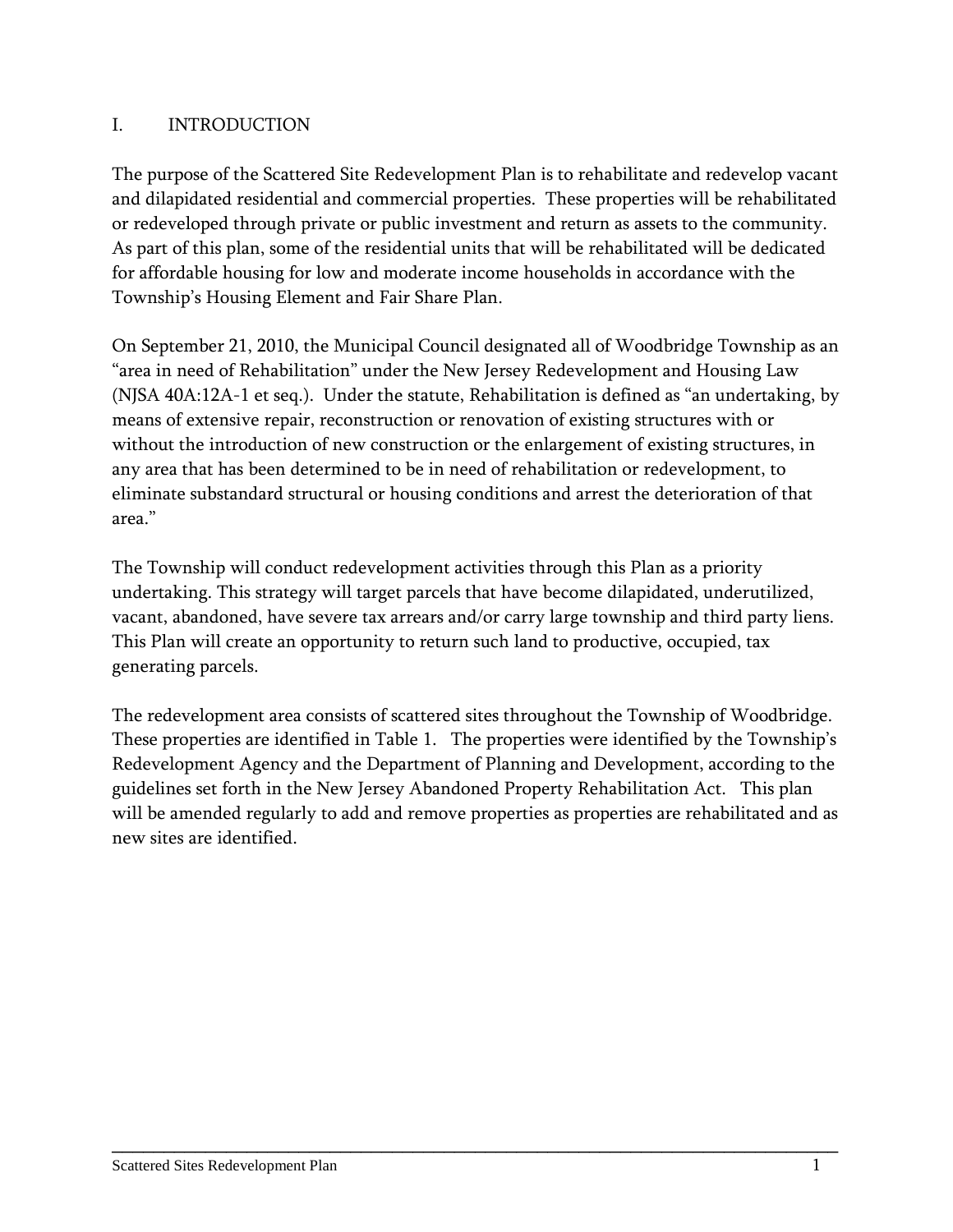#### **TABLE 1**

| <b>Address</b>                                | <b>Block</b> | Lot            |
|-----------------------------------------------|--------------|----------------|
| 164 Chestnut St. Avenel, NJ 07701             | 936          | 377            |
| 527 E. Woodbridge Ave. Avenel, NJ 07701       | 823.01       | 1344           |
| 1244 St. George Ave. Avenel, NJ 07701         | 831          | 25.02          |
| 1246 St. George Ave. Avenel, NJ 07701         | 831          | 25.02          |
| 1450 St. George Ave. Avenel, NJ 07701         | 776          | $\mathbf{1}$   |
| 504 Wylie St. Avenel, NJ 07701                | 831          | 25.02          |
| 55 Devon Rd. Colonia, NJ 07067                | 450.02       | $\mathbf{1}$   |
| 4 Varady Dr. Fords, NJ 08863                  | 338          | $\overline{2}$ |
| 151 Woodland Ave. Fords, NJ 08863             | 175.02       | 146            |
| 22 Clark Street, Iselin, NJ 08830             | 398.02       | 12             |
| 213 Raynor Street, Iselin, NJ 08830           | 401.03       | 18             |
| 78 Wood Avenue, Iselin, NJ 08830              | 435.03       | 11.02          |
| 113-115 Judy Dr. Keasbey, NJ 08832            | 23.03        | 7              |
| 221 W. Kelly St. Menlo Park Terrace, NJ 08840 | 363.01       | 14             |
| 43 Division St. Port Reading NJ 07064         | 1054.02      | 3.02           |
| 50 Henry St. Port Reading, NJ 07064           | 1079.22      | 15             |
| 121 Woodbridge Ave. Sewaren, NJ 07077         | 710.01       | 288            |
| 141 Woodbridge Ave. Sewaren, NJ 07077         | 710          | 279            |
| 168 Bunns La. Woodbridge, NJ 07095            | 263.03       | 10             |
| 155 Clinton St Woodbridge, NJ 07095           | 263.04       | 3.02           |
| 43 Crampton Ave. Woodbridge, NJ 07095         | 563.06       | 373            |
| 65 Cutters Dock Rd. Woodbridge, NJ 07095      | 524          | 4.01           |

#### STATUTORY REQUIREMENTS

According to the Local Redevelopment and Housing Law (N.J.S.A. 40:A 12A-1, et. seq.) the Redevelopment Plan shall include an outline for the planning, development, redevelopment or rehabilitation of the project area sufficient to indicate:

- Its relationship to definitive local objectives as to appropriate land uses, density of population and improved traffic and public transportation, public utilities, recreational and community facilities and other public improvements;
- An identification of any property within the Redevelopment Area proposed to be acquired in accordance with Redevelopment Plan;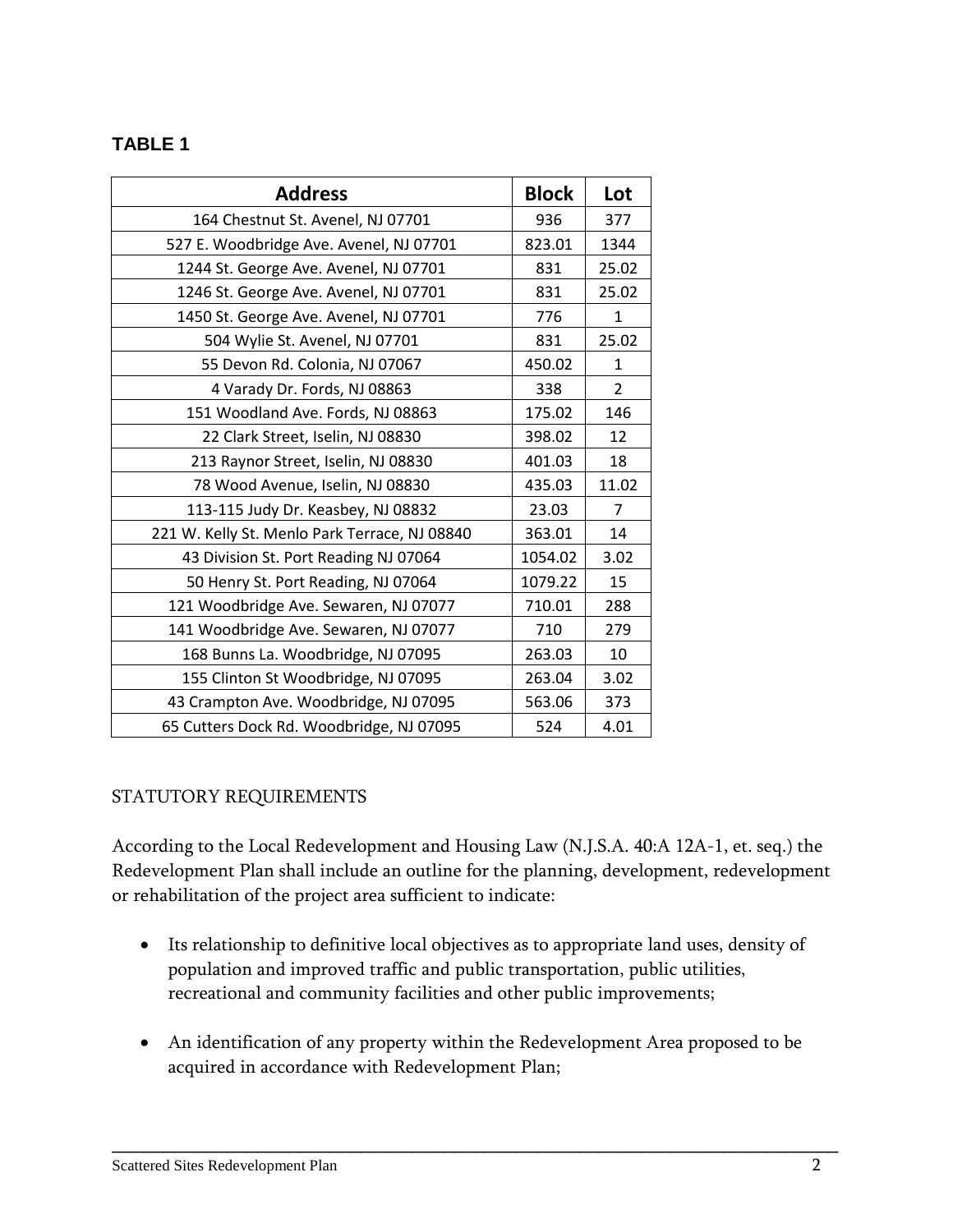- Any significant relationship of the Redevelopment Plans to:
	- A) The Master Plans of contiguous municipalities;
	- B) The Master Plan of the County in which the municipality is located; and;

C) The State Development and Redevelopment Plan adopted pursuant to the "State Planning Act."

#### PLANNING CONTEXT

The Township of Woodbridge is 24.2 square miles in size and located in northeastern Middlesex County with a population of approximately 100,000 people. The Township of Woodbridge is bordered by Clark Township, the City of Rahway, the City of Linden, and Union County to the north; the Borough of Carteret, the Arthur Kill and the City of Perth Amboy to the east; the Raritan River to the south; and Edison Township to the west.

#### MASTER PLANNING AND ZONING DESIGNATION HISTORY

The 2009 Township Master Plan recognizes the current land use for these properties as either residential, commercial, or industrial. The Master Plan recommends residential uses for each of these scattered sites, except for 1244 St. George Avenue, 1246 St. George Avenue, 1450 St. Georges Avenue, and 504 Wylie Street, which are zoned as B-3 Highway Business Zone; and 65 Cutters Dock Road, which is zoned M-1 Light Industrial Zone and 221 West Kelly Street, which is zoned as Route 1 Redevelopment Zone.

#### PLAN GOALS

The overall goal of this Redevelopment Plan is to address the conditions that have negatively impacted the Area due to vacancy and abandonment and comprehensively upgrade the area for redevelopment. The Township aims to reach the following goals:

- To rehabilitate and redevelop vacant and dilapidated residential and commercial properties
- To promote the effective use of all the Redevelopment Area properties and to increase the property tax base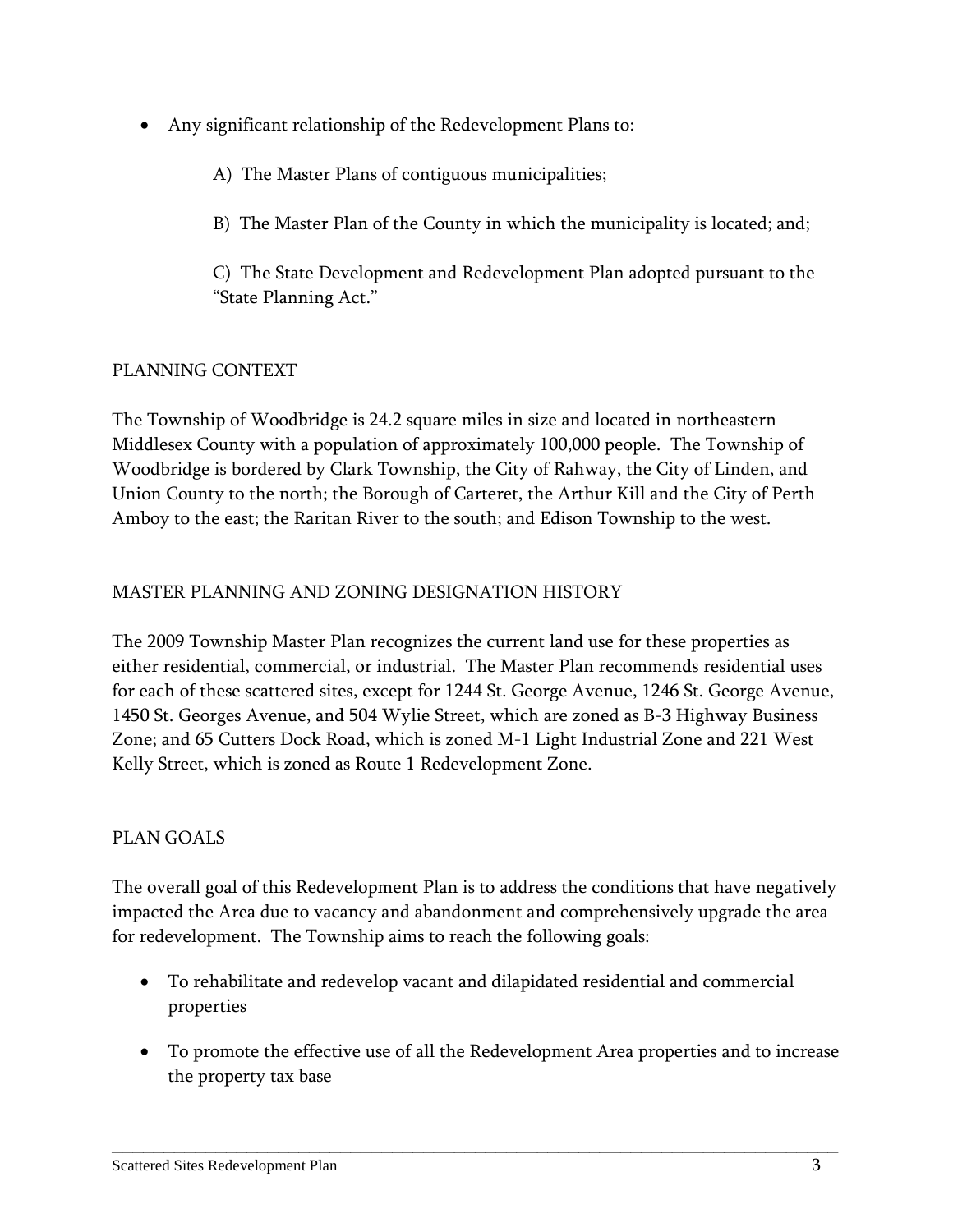- To provide for a wide variety of building types, sizes, and uses
- To improve the physical appearance of the Area
- To provide additional affordable housing opportunities in the Township

#### RELATIONSHIP OF PLAN TO THE TOWNSHIP LAND USE AND DEVELOPMENT ORDINANCE (APPLICATION & PROCESS)

This Plan does not create any changes to the use and bulk provisions of the Township Land Use and Development Ordinance (Chapter 150). Each property will maintain its current zoning and no new zones shall be created. Existing engineering standards, performance standards and definitions shall apply.

In connection with site plan or subdivision applications, the Planning Board may grant deviations from the regulations contained within this Redevelopment Plan where by reason of exceptional narrowness, shallowness or shape of a specific piece of property or by reason of exceptional topographic conditions, pre-existing structures and physical features uniquely affecting a specific piece of property, the strict application of any area, yard, bulk or design objective or regulation adopted pursuant to this Redevelopment Plan would result in peculiar and exceptional practical difficulties to, or exceptional or undue hardship upon, the developer or redeveloper of such property. The Planning Board may also grant a deviation from the regulations contained within this Redevelopment Plan related to a specific piece of property where the purposes of this Redevelopment Plan would be advanced by such deviation from the strict application of the requirements of this Plan and the benefits of granting the deviation would outweigh any detriments.

The Planning Board may grant exceptions or waivers of design standards from the requirements for site plan or subdivision approval as may be reasonable and within the general purpose and intent of the provisions for site plan review and/or subdivision approval within the Plan, if the literal enforcement of one or more provisions of the Plan is impracticable or would exact undue hardship because of peculiar conditions pertaining to this site. No deviations may be granted under the terms of this section unless such deviations can be granted without resulting in substantial detriment to the public good and will not substantially impair the intent and purpose of the Redevelopment Plan.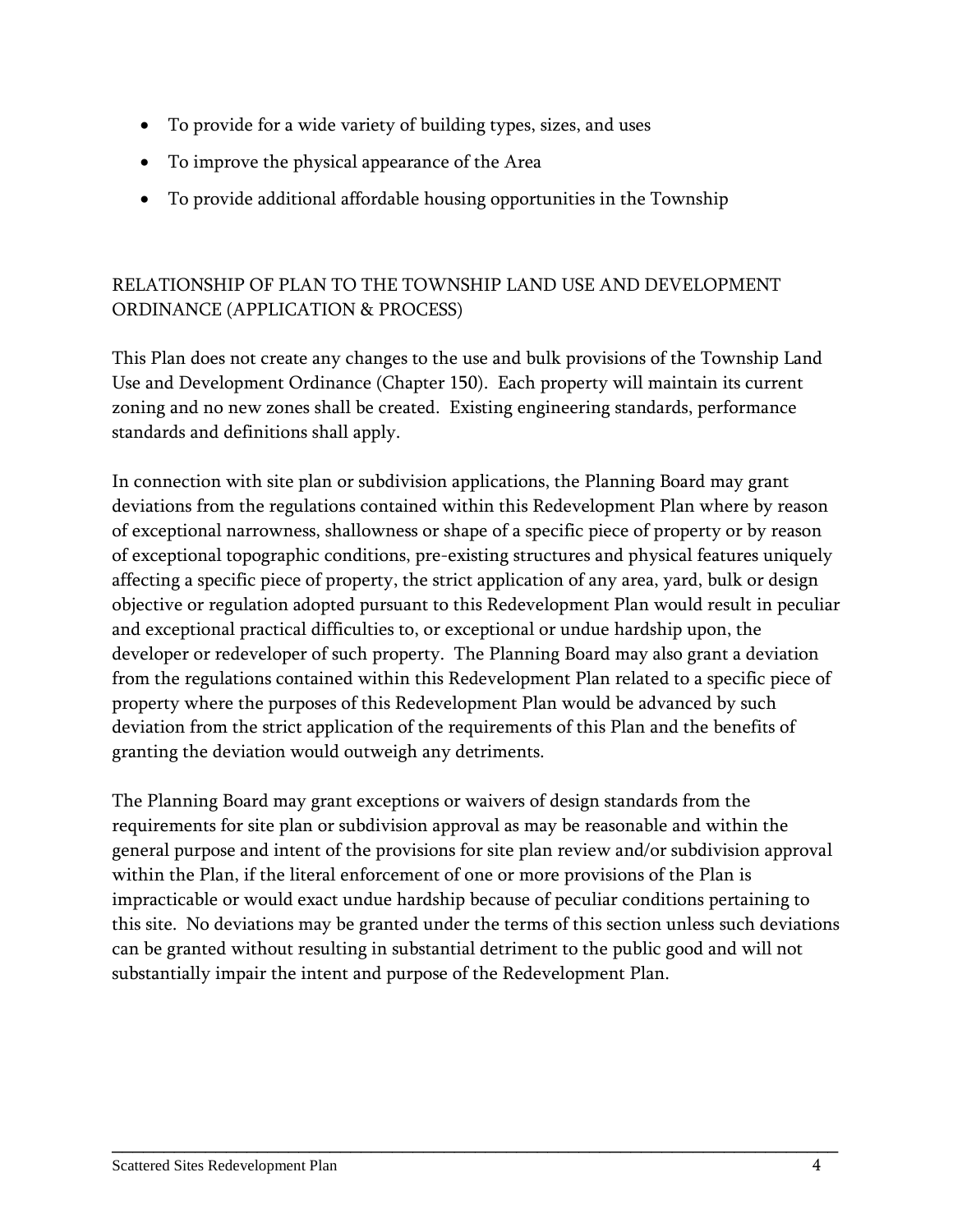#### <span id="page-7-0"></span>II. SCATTERED SITES REDEVELOPMENT AREA ZONING STANDARDS

The purpose of this Redevelopment Zone is to rehabilitate and redevelop vacant and dilapidated residential and commercial structures.

#### Permitted Uses and Bulk Standards:

This Plan does not provide new zoning areas, permitted uses or bulk standards for the subject properties.

\_\_\_\_\_\_\_\_\_\_\_\_\_\_\_\_\_\_\_\_\_\_\_\_\_\_\_\_\_\_\_\_\_\_\_\_\_\_\_\_\_\_\_\_\_\_\_\_\_\_\_\_\_\_\_\_\_\_\_\_\_\_\_\_\_\_\_\_\_\_

<span id="page-7-1"></span>Bulk Standards shall be consistent with the zone of the location of the structure.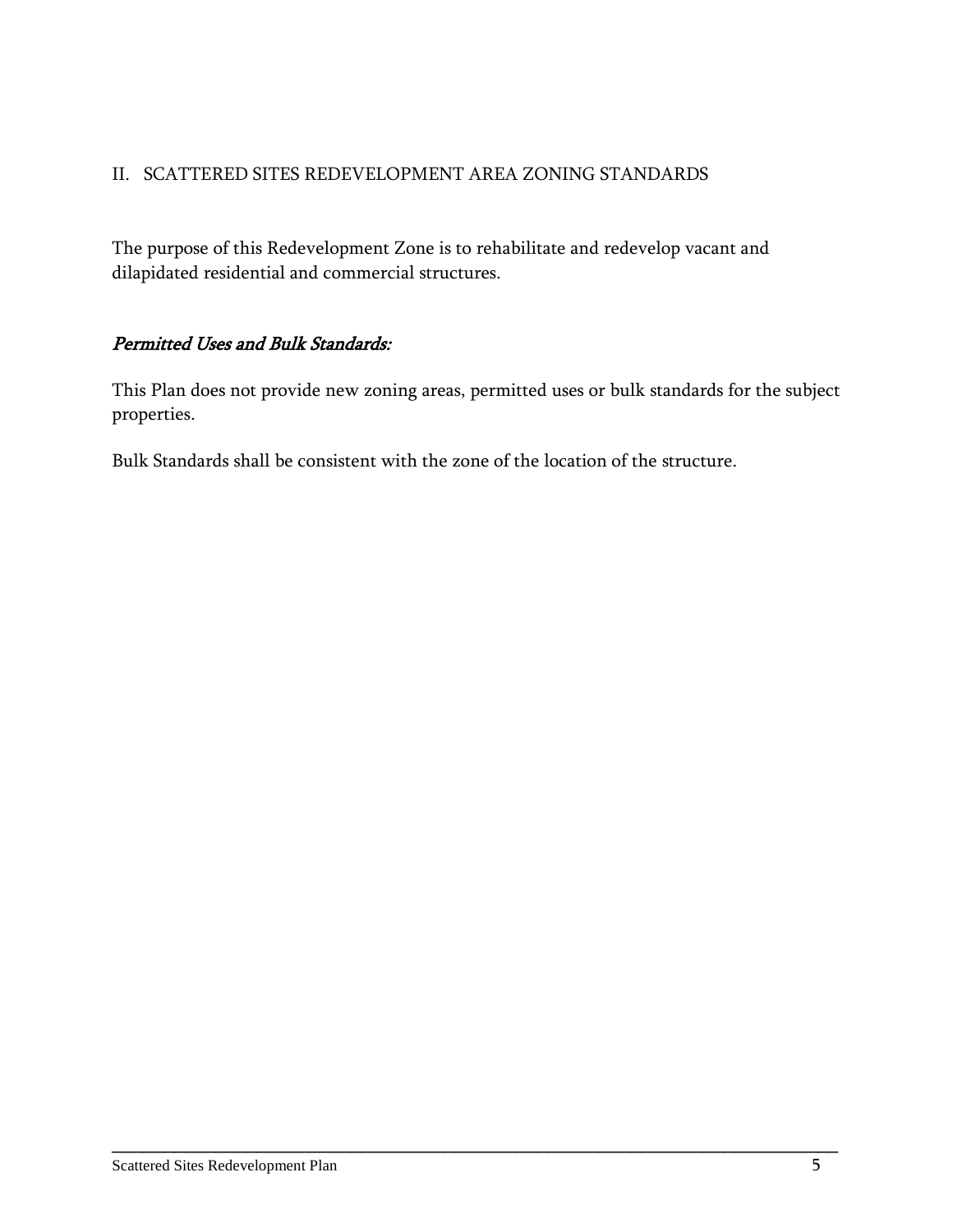#### III. PLAN RELATIONSHIP WITH OTHER PLANS

#### RELATIONSHIP TO THE TOWNSHIP MASTER PLAN

The Township of Woodbridge's last comprehensive Master Plan was prepared in February 2009. A reexamination was performed in 2016.

The Master Plan adopted the following goals that are relevant to this Plan:

- To encourage the rehabilitation of substandard residential units.
- To ensure the integrity of existing residential areas.
- To preserve the existing residential character consistent with current development patterns through zoning standards that correspond to existing development patterns.
- To permit residential densities in locations to accessible major roadways, commercial services, public facilities and traditional downtown areas.
- To expand retail and service activities in appropriate locations to meet the future shopping needs of Township residents.

It is also noted that this program is included in the Township of Woodbridge's 2016 Housing Element and Fair Share Plan, which received Judgment of Compliance from the Court in July 2016. In accordance with the provisions of the Township's housing plan, some of the rehabilitated units will be dedicated for affordable housing.

#### MASTER PLANS OF ADJACENT MUNICIPALITIES

The Scattered Sites Redevelopment Area is located in throughout the Township. This Redevelopment Plan is not expected to have an adverse impact on any adjacent municipalities.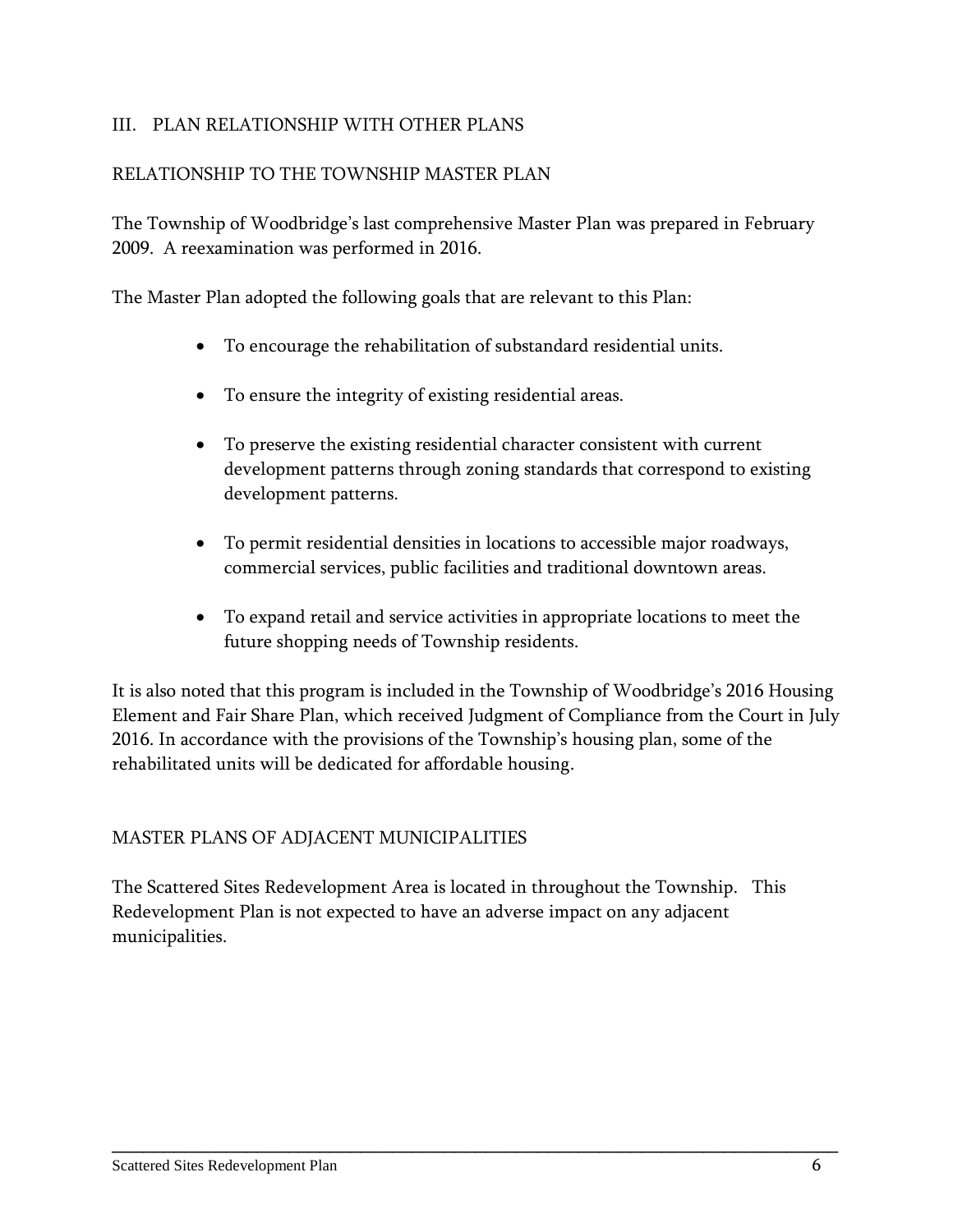#### MIDDLESEX COUNTY PLANS

#### Middlesex County Growth Management Strategy

Between 1990 and 1995, Middlesex County prepared phased Growth Management Strategy to address infrastructure need, regional design and growth management strategies. The County was subdivided into four regions. Woodbridge Township is located in the northeast region, as were all neighboring municipalities.

Phase I of the plan found that large levels of public & private investment were necessary to maintain infrastructure with the highest cost items being maintenance and improvement to sewers, parks and roads.

Phase II of the plan focused on managing actual growth pertaining to five specific case studies. None of the case studies focused on areas of Woodbridge.

Phase III of the study, three primary recommendations were made as part of the Metropark Case Study:

- Traffic congestion inhibits growth in the area. Access to Metropark is limited by the narrow rail underpasses and New Jersey Transit's parking expansion will place an even greater burden on local roads. Transportation management measures should be implemented intensively for this area;
- The NJ Transit parking deck project includes the construction of space for retail facilities to better serve commuter needs. Additional retail development to serve nearby office workers should be evaluated;
- Growth in this study area is limited by increasingly scarce buildable land and the need for increased sewage capacity in the Township. A stormwater management plan should be developed for the entire South Branch of the Rahway River drainage area in order to determine the most effective stormwater control measures.

\_\_\_\_\_\_\_\_\_\_\_\_\_\_\_\_\_\_\_\_\_\_\_\_\_\_\_\_\_\_\_\_\_\_\_\_\_\_\_\_\_\_\_\_\_\_\_\_\_\_\_\_\_\_\_\_\_\_\_\_\_\_\_\_\_\_\_\_\_\_

This Redevelopment Plan is consistent with the recommendations discussed in the Middlesex County Growth Management Strategy.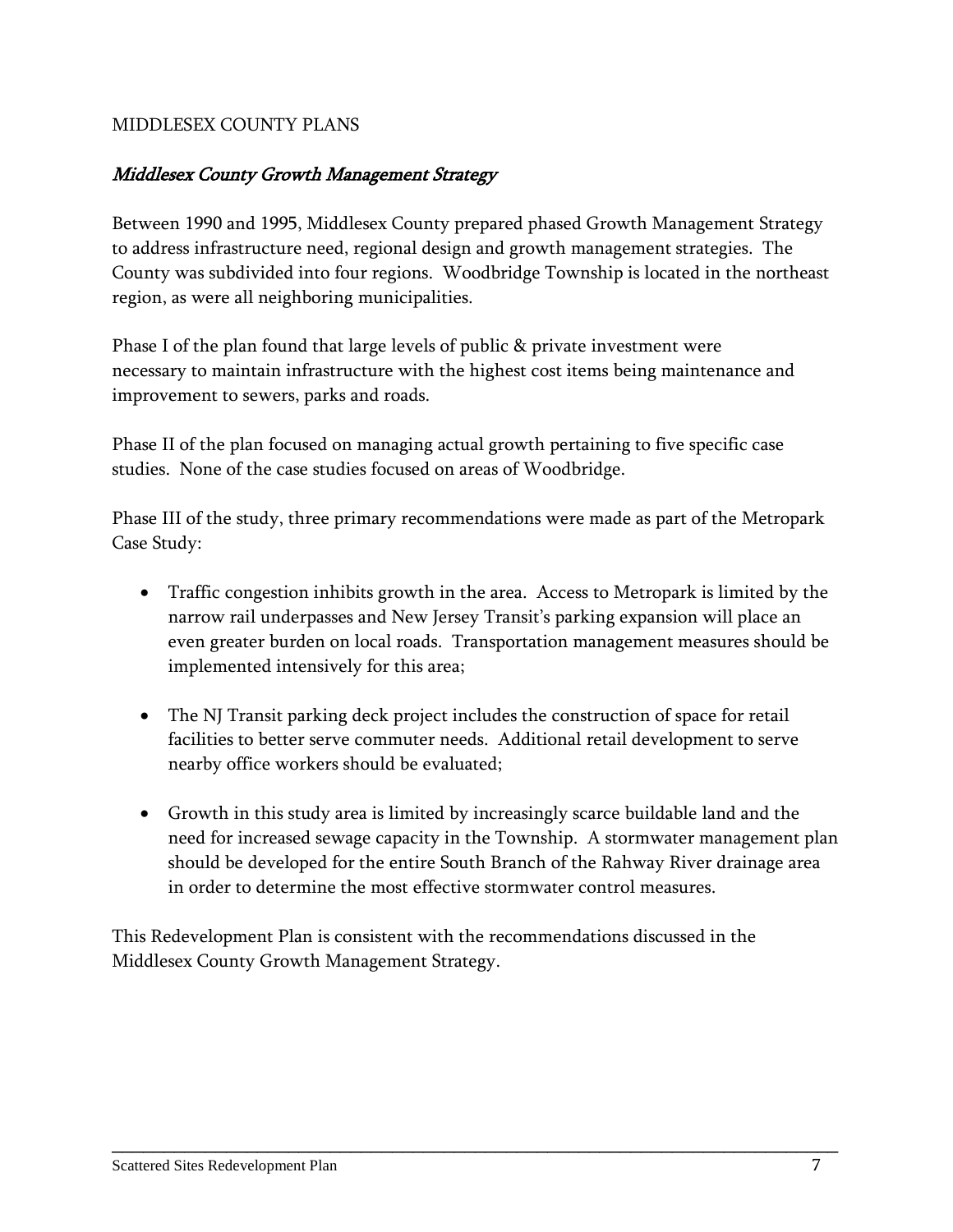#### Consistency with Middlesex County Master Plan

The Scattered Sites Redevelopment Plan is generally consistent with the elements of the Middlesex County Master Plan, a document that addresses sprawl and sustainability in the region. The Scattered Sites Redevelopment Plan relates directly to the goals, values and objectives of the Middlesex County Master Plan which aims to:

- Make fuller use of existing transportation lines and facilities. The County Plan anticipated that public transportation would achieve greater significance as a necessary alternative to the private automobile, with its attendant problems of pollution, energy availability, and congestion;
- Find a more feasible alternative to the present situation of "strip" commercial development found on major roads, and single-family homes on unnecessarily large lots;
- "Cluster" future growth around definable town centers and transportation facilities to include commercial and office employment as well as residential, with land use intensity decreasing as distance from the town center increases.

#### New Jersey State Development & Redevelopment Plan

The New Jersey Department of State has been preparing a new State Strategic Plan since 2012. The proposed plan has not been adopted by the State Planning Commission.

The Scattered Sites Redevelopment Plan is consistent and would effectuate, the plans and policies of the New Jersey State Development and Redevelopment Plan (SDRP), adopted in 2001. The SDRP is a unique document that guides State-level development and redevelopment policy as well as local and regional planning efforts. This Plan is consistent with the following statewide goals in the SDRP.

- Revitalize the State's cities and towns;
- Promote beneficial economic growth, development and renewal for all residents of New Jersey;

- Protect the environment, prevent and clean up pollution;
- Provide adequate public facilities and services at a reasonable cost;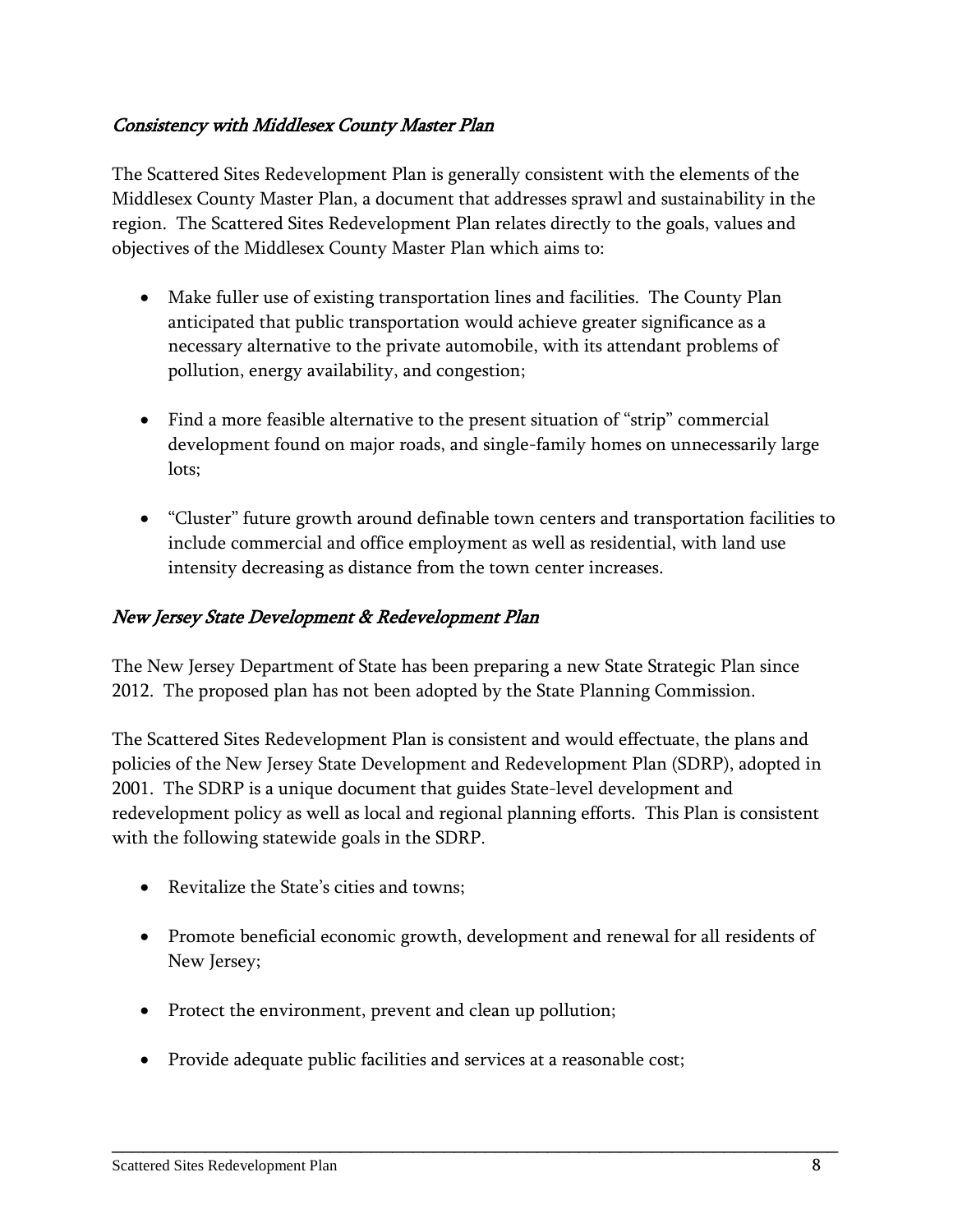- Preserve and enhance areas with historic, cultural, scenic, open space, and recreational value;
- Ensure sound and integrated planning and implementation statewide.

The SDRP also includes a State Plan Policy Map, which divides the state into regions, known as Planning Areas, and includes specific goals for each area.

The Policy Map also identifies "Centers", locations into which development is to be directed, "Environs," areas to be protected from future growth. The Township of Woodbridge falls in the 'Metropolitan Planning Area' (PA1). The State Plan recognizes that all communities in this planning area are essentially fully developed; hence much of the change in land uses will occur as redevelopment.

\_\_\_\_\_\_\_\_\_\_\_\_\_\_\_\_\_\_\_\_\_\_\_\_\_\_\_\_\_\_\_\_\_\_\_\_\_\_\_\_\_\_\_\_\_\_\_\_\_\_\_\_\_\_\_\_\_\_\_\_\_\_\_\_\_\_\_\_\_\_

The State Plan's planning objectives for the 'Metropolitan Planning Area' includes:

- Providing for much of the state's future redevelopment;
- Revitalizing cities and towns;
- Redesigning areas of sprawl;
- Protecting the character of existing stable communities.

This Plan will serve to meet each of these goals for the designated area.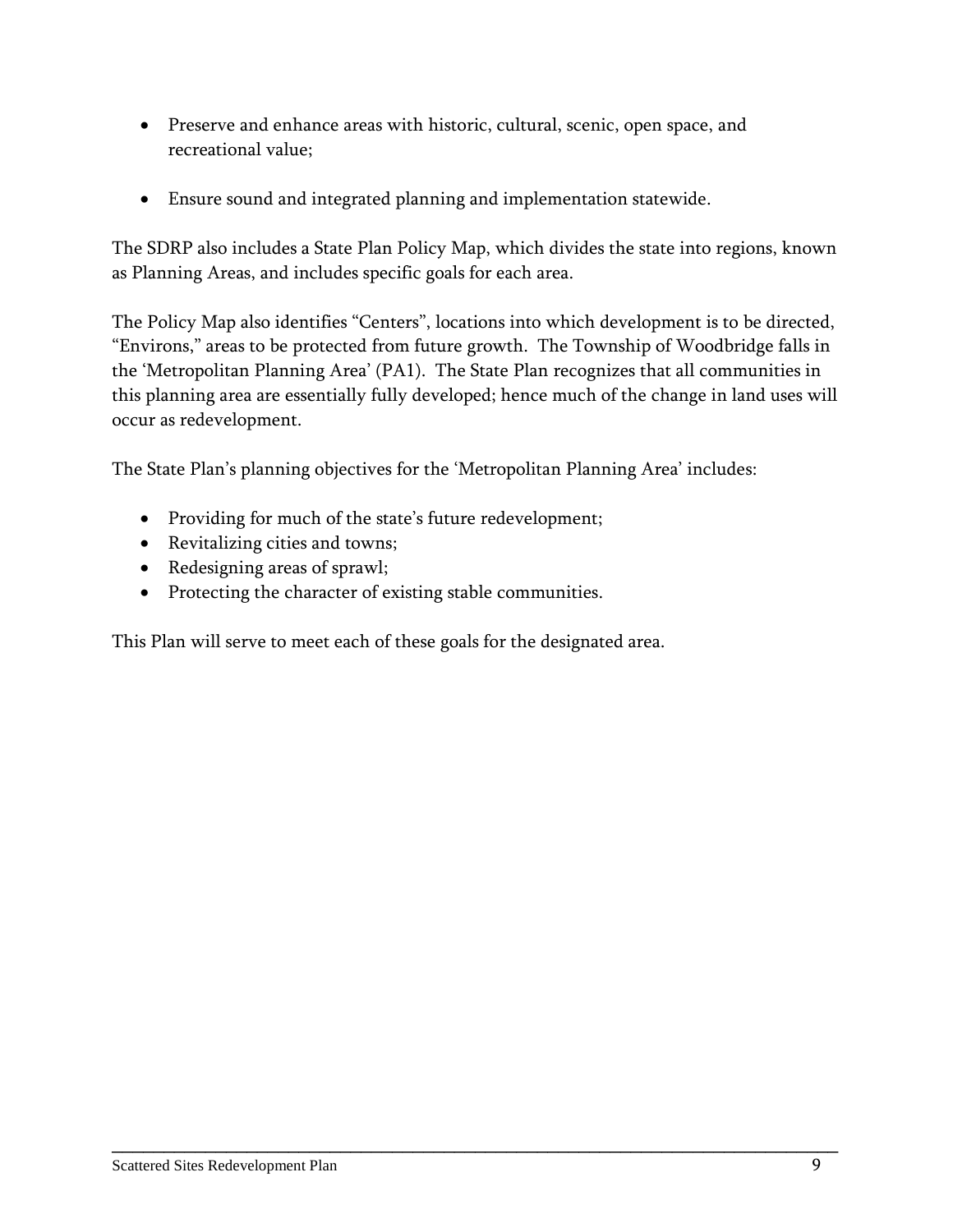#### <span id="page-12-0"></span>IV. IMPLEMENTATION OF THE REDEVELOPMENT PLAN

#### REDEVELOPMENT ENTITY

The Woodbridge Township Redevelopment Agency will serve as the Redevelopment Entity.

#### Phasing:

- Projects may be developed in phases;
- The phasing may include phased start and completion dates among the various land use components, as well as internal phasing schedules within sections, subject to specific provisions in the redevelopment agreement.

#### SELECTION OF DESIGNATED DEVELOPERS

Potential redevelopers will be required to submit to the Redevelopment Entity for review and approval prior to the designation of a redeveloper(s) at a minimum:

- Financial responsibility and capability;
- Estimated development cost;
- Estimated time schedule;
- Conceptual site plans including elevations;
- Fiscal impact analysis.
- Ability to administer affordable housing units that may be created as part of the program in accordance with relevant State regulations and consistent with the requirements of the Township's affirmative marketing plan and Affordable Housing Ordinance or contract with a qualified administrative agent for such purposes.

#### APPOINTMENT OF A DESIGNATED REDEVELOPER

The Redevelopment Entity may select one or more redevelopers to participate in the implementation of the Redevelopment Plan.

As part of the process to be designated a redeveloper, the Redevelopment Entity will negotiate a formal Redevelopment Agreement.

Designation of a Redeveloper(s) by the Redevelopment Entity shall be subject to the execution of an appropriate Redevelopment Agreement.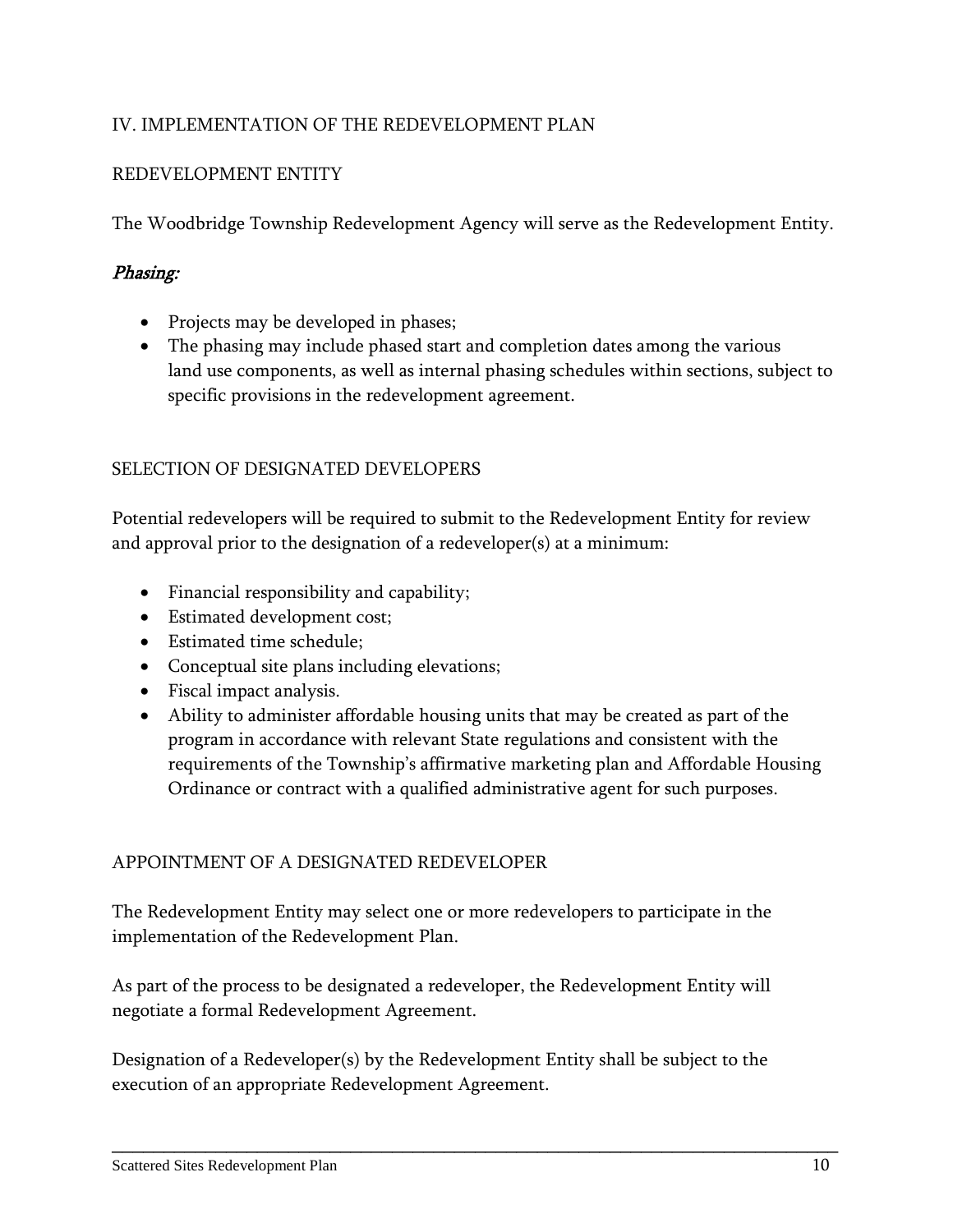A person or entity that owns or controls the parcels within the Redevelopment Area shall be given priority in the designation of Redeveloper, provided such person or entity has appropriate development experience and financial resources, as this would minimize acquisition costs and delay.

#### CONDITIONS IN REDEVELOPMENT AGREEMENT(S)

Each Redevelopment Agreement will be contingent upon the following conditions, restrictions, and/or requirements.

- 1. Each Redevelopment Agreement will incorporate the pertinent aspects of the selected redeveloper's proposal and will address financial considerations, planning, phasing, development and such other issues as deemed appropriate and/or as required according to state law in order to implement the Redevelopment Plan.
- 2. A designated redeveloper will be obligated to complete on-site improvements as approved, together with any specified off-site improvements, as may be required in accordance with the Redevelopment Plan and the Redevelopment Agreement.
- 3. Any necessary deed of conveyance shall include a restriction that the designated redeveloper and his successors or assigns shall devote land to the uses specified in the designated redeveloper's final plan and shall not devote such land to any other uses.
- 4. No designated redeveloper will be permitted to dispose of property until the issuance of the Certificate of Completion, unless the prior written consent of the Redevelopment Agency has been obtained.
- 5. No covenant, agreement, lease, conveyance, or other instrument shall be effective or executed by the Township of Woodbridge and the Redevelopment Entity or by the purchasers or lessees from them, or by any successors in interest of such purchasers or lessees, by which land in the Redevelopment Area is restricted as to sale, lease, or occupancy upon the basis of race, color, creed, religion, ancestry, national origin, sex, or marital status.
- 6. The Redeveloper(s) shall pay to the Redevelopment Entity an application fee for consideration of redeveloper as a designated redeveloper and will fund an escrow for the Agency's costs in implementing redevelopment.
- 7. The Redevelopment Entity and the Township of Woodbridge reserve the right to terminate any Redevelopment Agreement with a designated redeveloper subject to the terms and conditions of the Redevelopment Agreement.